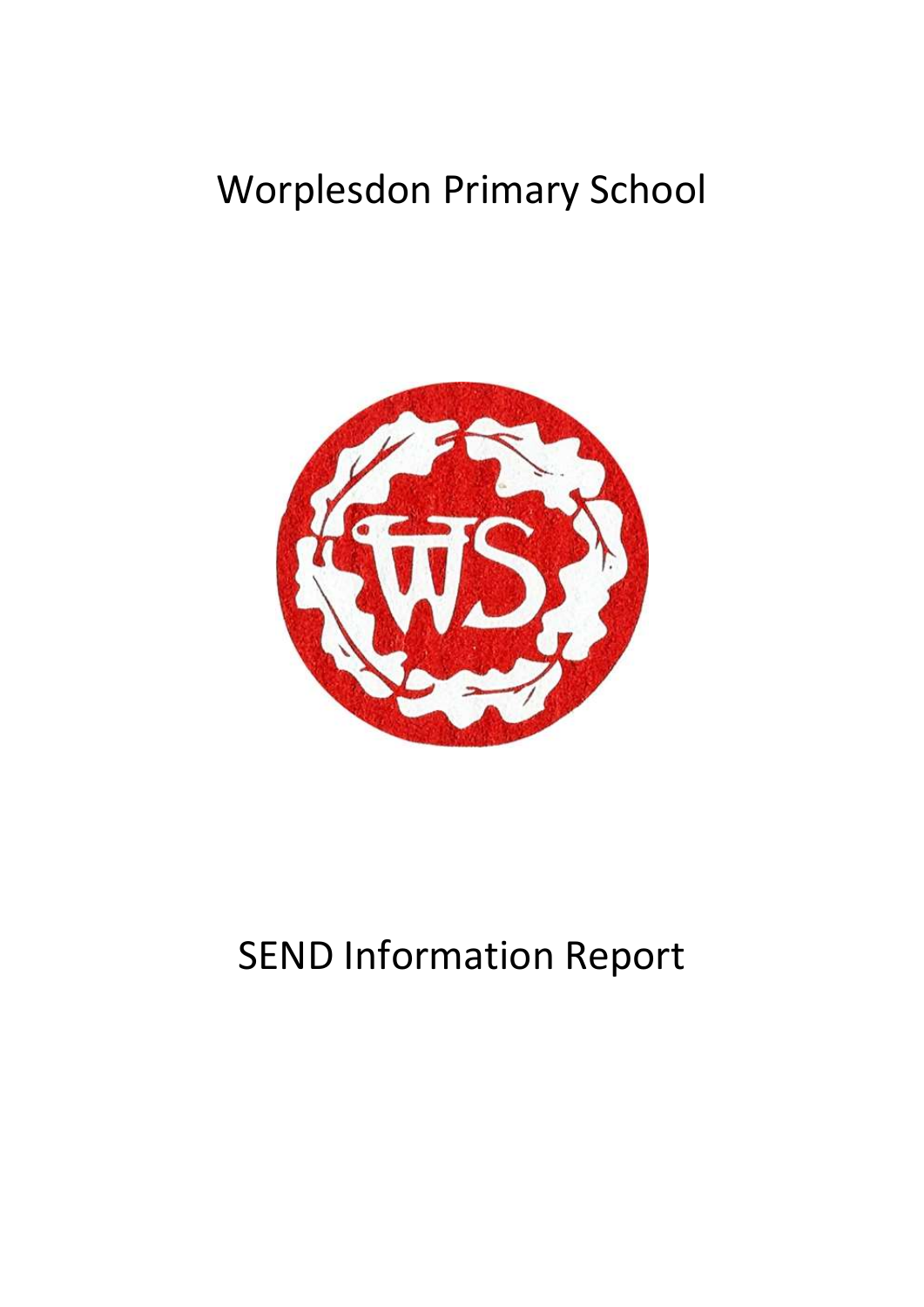|     | The information in this document complies with the duty set out in the Children and Families Act 2014, Section 69, |  |
|-----|--------------------------------------------------------------------------------------------------------------------|--|
|     |                                                                                                                    |  |
| 1.  |                                                                                                                    |  |
| 2.  |                                                                                                                    |  |
| 3.  |                                                                                                                    |  |
| 4.  |                                                                                                                    |  |
| 5.  |                                                                                                                    |  |
| 6.  |                                                                                                                    |  |
| 7.  |                                                                                                                    |  |
| 8.  |                                                                                                                    |  |
| 9.  | How Will My Child be Included in Activities Outside the Classroom Including School Trips? 4                        |  |
| 10. |                                                                                                                    |  |
| 11. |                                                                                                                    |  |
| 12. | How Are Resources Allocated and Matched to Children's Special Educational Needs?  4                                |  |
| 13. | How Is the Decision Made About What Type and How Much Support My Child Will Receive? 5                             |  |
| 14. |                                                                                                                    |  |
| 15. |                                                                                                                    |  |
|     |                                                                                                                    |  |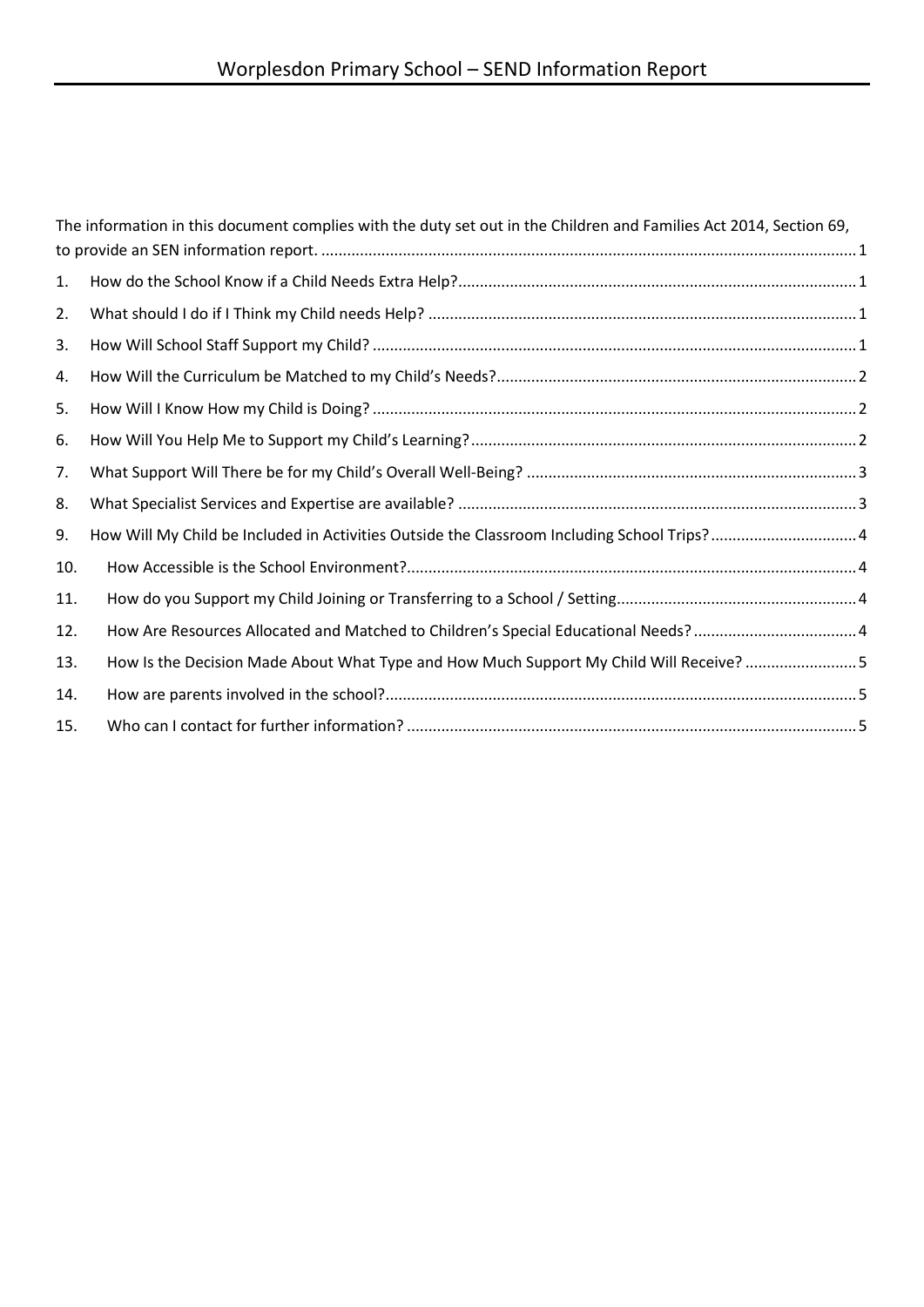<span id="page-2-0"></span>The information in this document complies with the duty set out in the Children and Families Act 2014, Section 69, to provide an SEN information report.

## <span id="page-2-1"></span>1. How do the School Know if a Child Needs Extra Help?

The combination of the points below, help the school to identify those children that are in need of extra help:

- The School monitors and tracks the progress of all children in all areas of the curriculum;
- Core subject areas are assessed on a half-termly basis and data is placed on Classroom Monitor where progress, attainment and value added is evident;
- Staff are vigilant at analysing assessment data and raising any concerns. Pupils causing concern are brought to the attention of the Special Educational Needs and Disability Coordinator (SENDCO) and Senior Leadership Team (SLT). Intervention strategies are considered and may result in a Provision map being mapped out with specific targets. This is shared with parents;
- The School has in-house specialist expertise in a number of areas of special educational needs and this is recorded on our provision map e.g.
	- o Our SENDCO has completed the Autism Lead Training;
	- o Occupational Therapy Programme;
	- o Our Home School Link Worker is a trained Emotional Literacy Support Assistant (ELSA).
- Information from the previous school or pre-school setting are shared with the school identifying any additional needs.

# <span id="page-2-2"></span>2. What should I do if I Think my Child needs Help?

If at any time a parent / carer feels that their child may need help:

- They are encouraged to speak to the Class Teacher about any concerns they have;
- The School adopts an open-door policy so that parents and carers are able to speak to teachers before or after school and are also able to access the school SENDCO;
- There are opportunities during 'planned' parent teacher meetings to discuss concerns;

# <span id="page-2-3"></span>3. How Will School Staff Support my Child?

- Having identified needs, we seek to match provision to need these are identified on individual pupil provision maps that are shared with parents
- The impact of interventions through regular meetings and tracking of pupil progress is monitored. If something is not working, the school is quick to respond and finds alternatives through dialogue with the learner / parents. This is evident on the Provision Map that is sent home to parents on a termly basis.
- For pupils identified as having particular areas of difficulty, outside agencies such as the Educational Psychologist, Learning and Language Support, Speech and Language department are consulted and referrals made for individual pupils and / or staff development.
- SENDCO leads on this aspect and the Head Teacher shares this information with Governors.
- All our teachers are teachers of inclusion and special educational needs as set out in the SEND Code of Practice 2014, section 6.
- All staff receive SEN training, including a focus on Quality First Teaching (QFT).
- A large range of resources are used throughout the school to enhance and support learning including the use of sensory resources, learning aids and resources to aid those with physical / motor difficulties.
- Visual timetables are used in all rooms to reinforce spoken language/routines.
- Additional support staff are deployed throughout the school depending on the level of need of individuals within a year group; this has a positive impact on those pupils also not identified as having additional needs as they are still receiving a good level of one to one interaction from an adult in their classroom.
- Small group focus addresses shared issues.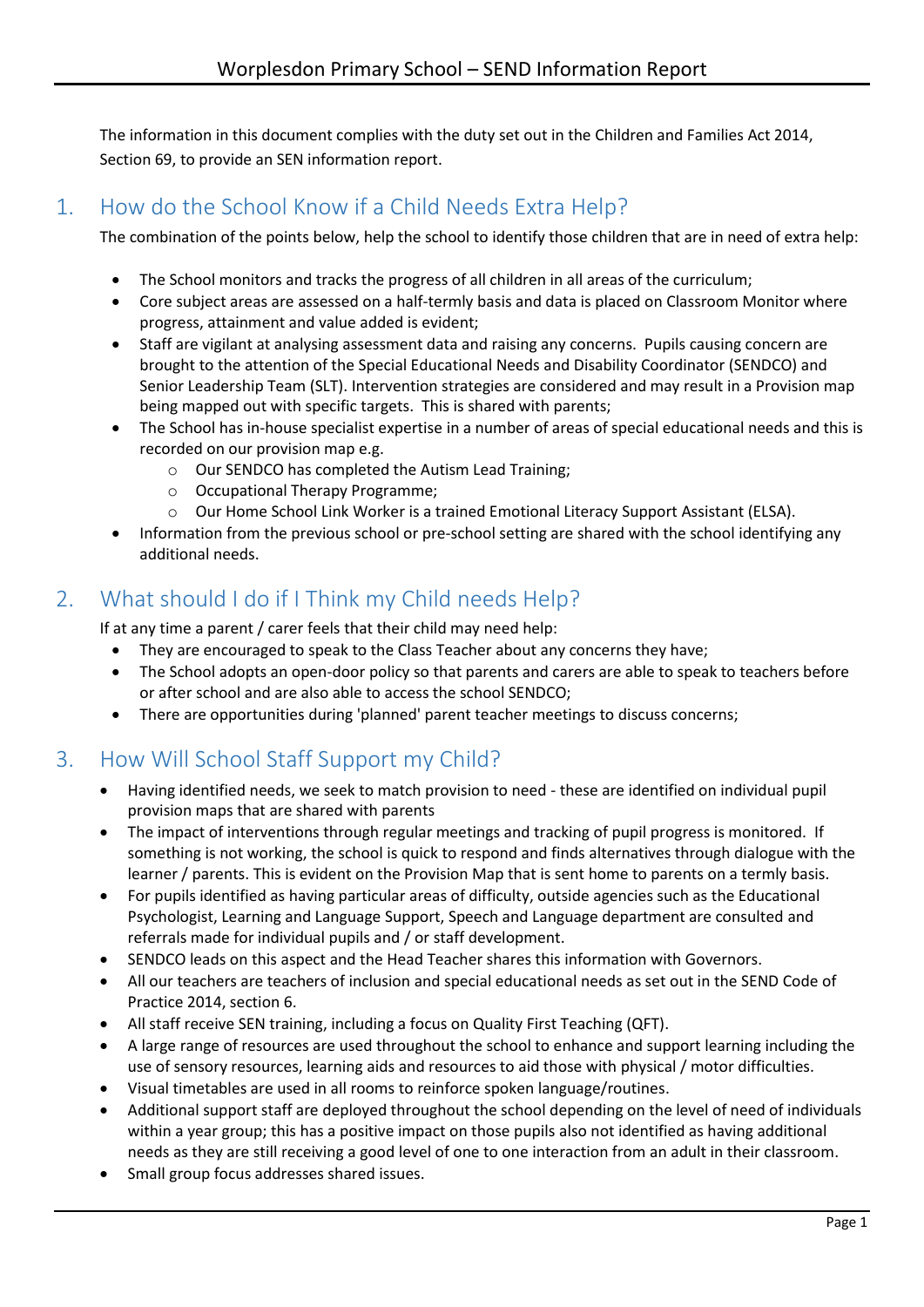# <span id="page-3-0"></span>4. How Will the Curriculum be Matched to my Child's Needs?

- Differentiation is embedded into our curriculum and practice.
- All our teachers are clear on the expectations of school SEND support provision, including QFT, and this is monitored regularly by the leadership team through class observation, monitoring of planning for differentiation and assessment for learning opportunities.
- Provision maps are used as a tool to inform planning when differentiating tasks.
- Specific resources are available to use to support learning this includes the use of ICT equipment, language-based resources as well as visual and kinaesthetic resources.
- Pupils learning styles are taken into consideration and activities are adapted to suit our visual, auditory and kinaesthetic learners through varied teaching and learning styles.
- All pupils have individual targets for literacy and numeracy; all targets are used to inform next steps within planning.

## <span id="page-3-1"></span>5. How Will I Know How my Child is Doing?

- Progress is shared with our learners and their families.
- We have a number of opportunities where parents/carers can meet with staff to discuss progress. At such meetings (and through other means) we clearly share what can be done by families at home to supporting the learning at school.
- Pupils with additional needs receive a Provision Map that clearly states the targets and action taken to achieve targets.
- For some of our pupils we use a Home School Link book to ensure reciprocal communications between home and school.
- Opportunities to celebrate pupil learning occur throughout the year with class assemblies, homework sharing, exhibitions.

# <span id="page-3-2"></span>6. How Will You Help Me to Support my Child's Learning?

- We have a number of opportunities where parents/carers can meet with staff to discuss progress. At such meetings (and through other means) we clearly share what can be done by families at home to supporting the learning at school.
- Pupils with additional needs receive a Provision Map that clearly states the targets and action taken to achieve targets.
- Further generic updates on the curriculum are shared through the newsletter and/or website.
- The school hosts a number of curriculum evenings / learning events to help families understand what learning is expected and how they can best support their child's needs.
- The school believes in developing parenting skills and our Home School Link Worker delivers workshops on site.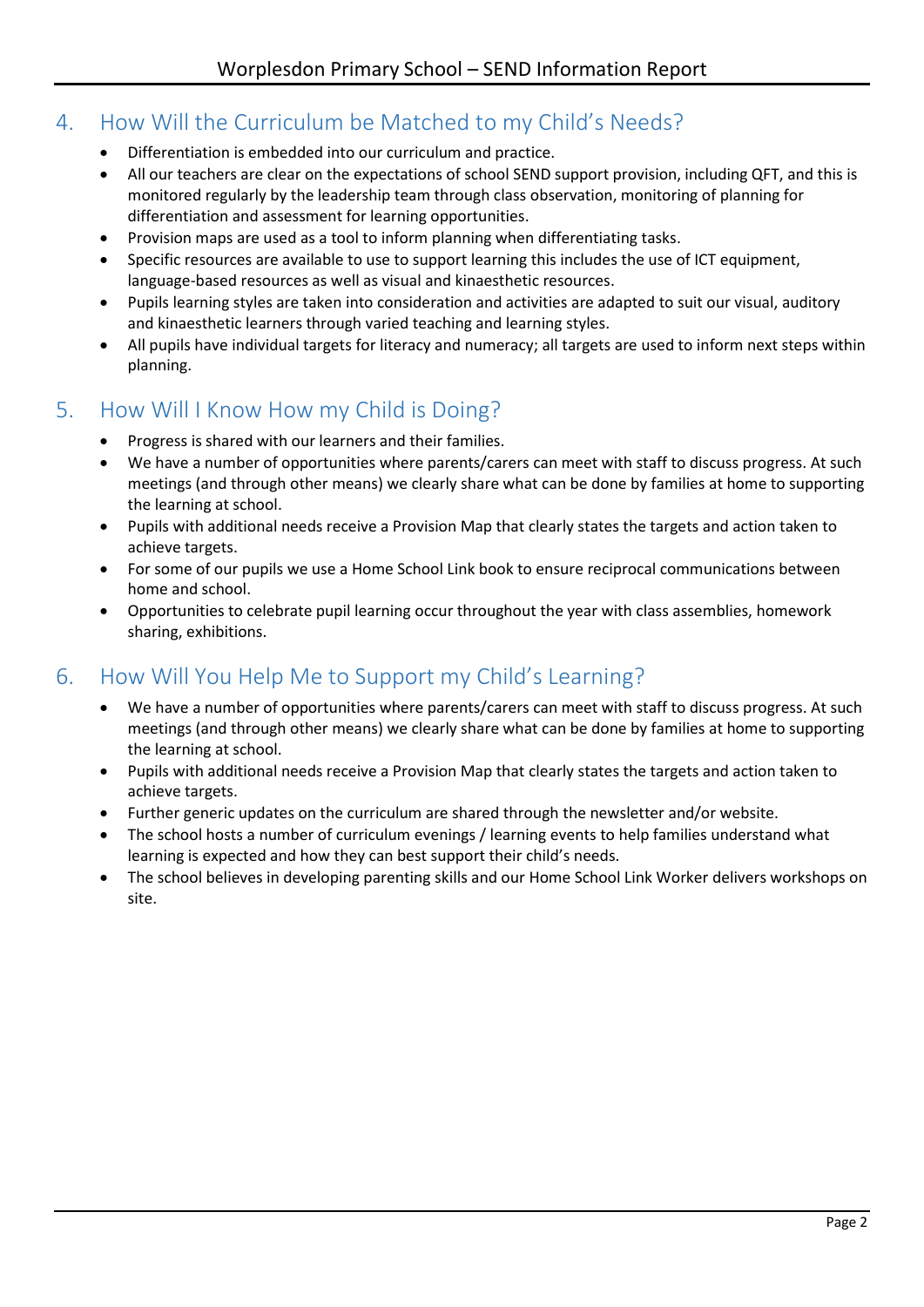# <span id="page-4-0"></span>7. What Support Will There be for my Child's Overall Well-Being?

- Staff are regularly trained to provide a high standard of pastoral support.
- Pupil voice is central to our ethos and this encouraged in a variety of ways and regularly e.g. School Council representatives in each year group.
- Additional support staff are deployed throughout the School depending on the level of need of individuals within a year group; this has a positive impact on those pupils also not identified as having additional needs as they are still receiving a good level of one to one interaction from an adult in their classroom.
- Relevant staff are trained to support medical needs and in some cases all staff receive training (first aid, epipen training).
- Our Behaviour Policy; which includes guidance on expectations, rewards and sanctions is fully understood and in place by all staff.
- We regularly monitor attendance and take the necessary actions to prevent prolonged unauthorised absence.
- The school's SENDCO and HSLW have both received mental health training.

#### <span id="page-4-1"></span>8. What Specialist Services and Expertise are available?

- The school has in house specialists and expertise in a number of areas including:
	- o ELSA
	- o ASD
	- o Occupational Therapy Programme.
- The school also has established relationships with professionals in education, for example:
	- o Outreach services;
	- o Nurture Group;
	- o Traveller Support;
	- o Learning and Language;
	- o Educational Psychology;
	- o Speech and Language;
	- o Occupational Therapy;
	- o CAMHS;
	- o Social care.
	- o Sensory circuits.
- All external partners are vetted in terms of safeguarding.
- Our staff received regular training and our teachers all hold qualified teacher status.
- The school has its own Home School Link Worker who works closely with individual pupils and their families.
- Some teachers have further qualifications within specialised areas, for example one teacher has graduated from the Helen Arkell Dyslexia Institute and another has a Masters in ASD and Autism Lead Training.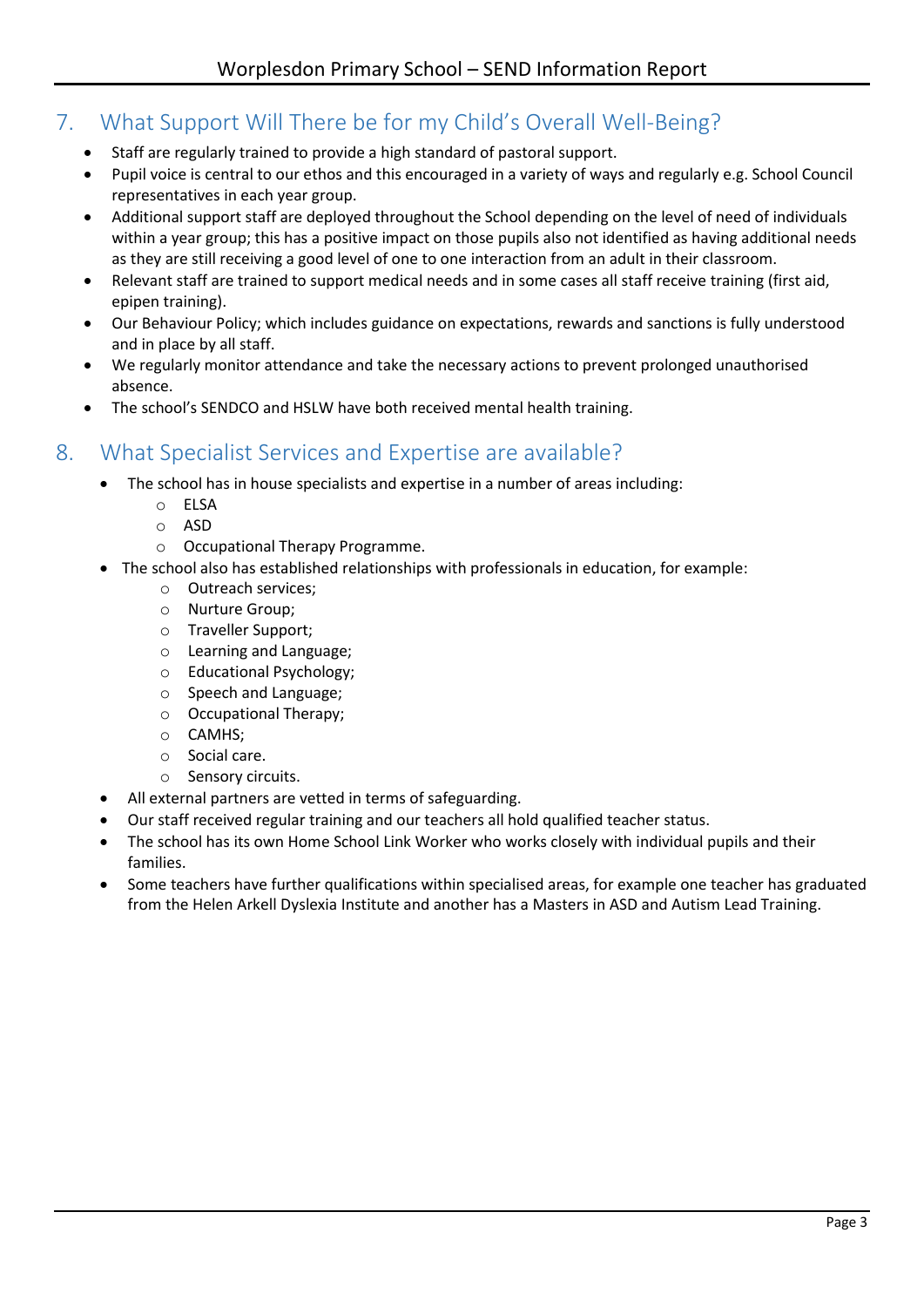# <span id="page-5-0"></span>9. How Will My Child be Included in Activities Outside the Classroom Including School Trips?

- Our Inclusion Policy promotes involvement of all our learners in all aspects of the curriculum including activities outside the classroom;
- During activities outside of the classroom additional assistance can be provided if deemed necessary by the teacher and/or carer;
- A full risk assessment is carried out prior to all school outings;
- For families with financial constraints our Home School Link Worker is able to apply for bursaries to ensure pupil participation.

### <span id="page-5-1"></span>10. How Accessible is the School Environment?

- Our policy and practice adheres to The Equality Act 2010;
- We have a full Accessibility Plan in place (The Equality Act 2010, paragraph 3 section 10) and as such we consider our environment to be accessible;
- We are vigilant about making reasonable adjustments where possible;
- We monitor the languages spoken by families in our settings; home-setting communications are available in the relevant languages and when required translators are asked to attend meetings;
- Displays have a mixture of written text and picture to appeal to all;
- Areas and resources are clearly labelled with words and/or diagrams;
- There is a lift to access the upstairs in the junior building, The Aviary;
- There is single level flooring leading up to the Performing Arts Centre.

## <span id="page-5-2"></span>11. How do you Support my Child Joining or Transferring to a School / Setting

- We have a robust Induction programme in place for welcoming new learners to our setting.
- Our Provision Mapping system records intervention and resources that help the children learn and this information is passed on in transition.
- We have very good relationships with any feeder settings as well as settings children move onto.
- Our Year 6 pupils cover a full transition programme which includes visits to their secondary school; additional visits are agreed on for pupils with specific needs.
- Our Home School Link Worker works with individual pupils who may be anxious about the transition from one setting to another.
- Parents are invited into the school to meet the class teacher; this is an opportunity to voice any concerns and ask questions.

# <span id="page-5-3"></span>12. How Are Resources Allocated and Matched to Children's Special Educational

#### Needs?

- Our finances are monitored regularly and we utilise resources to support the strategic aims of our setting as well as individual learner needs.
- We seek to ensure value for money service, so interventions are costed and evaluated.
- Our budget is allocated according to our Provision Management system; this informs the deployment of support staff throughout the school.
- Resources are allocated as dictated by Provision Map.
- Additional SEND resources can be accessed.
- Learning spaces are timetabled to ensure pupils are accessing intervention groups in an appropriate setting.